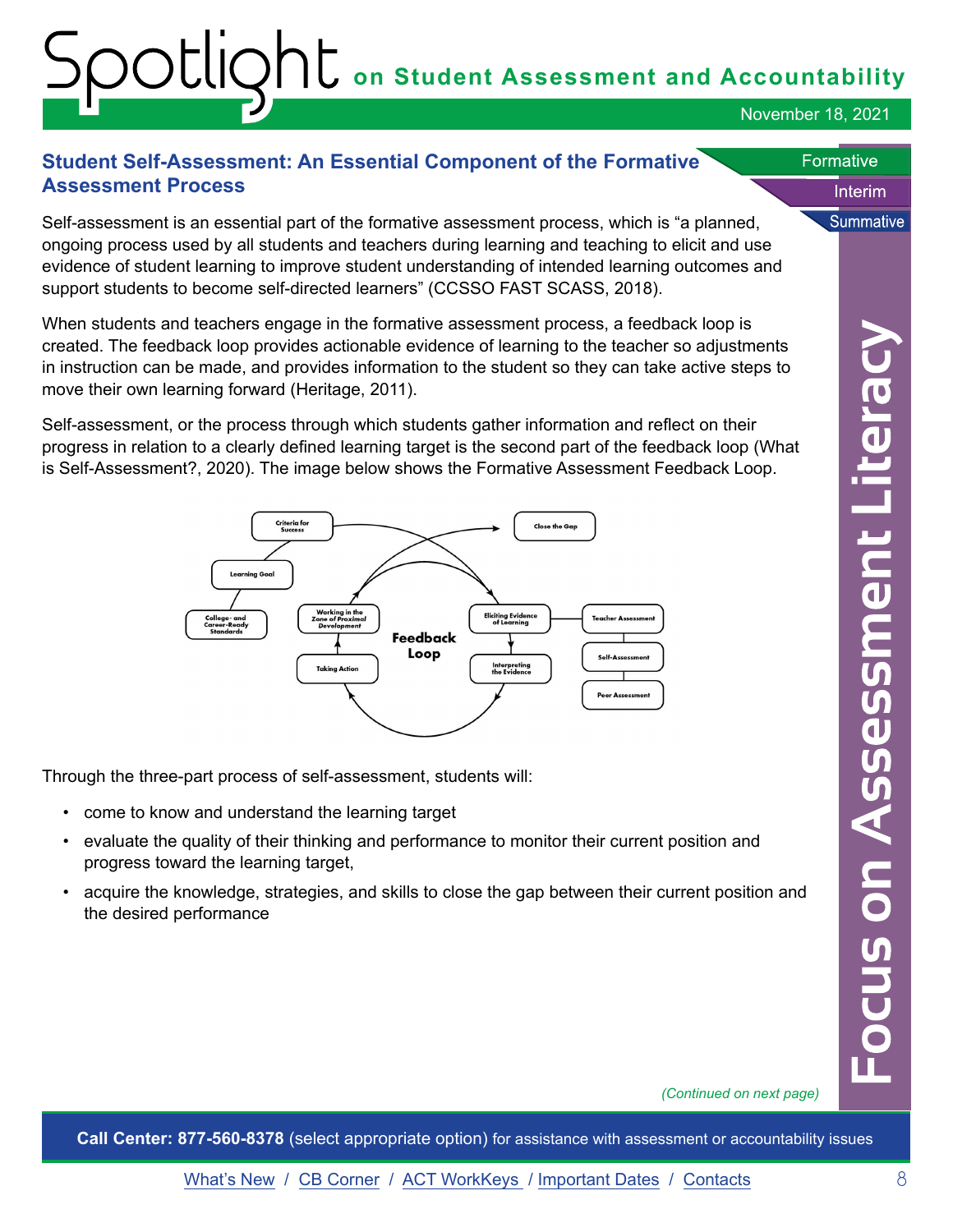## **on Student Assessment and Accountability**

November 18, 2021

Interim

**Summative** 

**Formative** 

In order for students to successfully self-assess, their teachers have to provide explicit instruction and model self-assessment strategies. In addition, for students to become aware

of and advance toward the learning targets, teachers must:

- make clear the success criteria that will be used for evaluation of students' work
- model how the success criteria is to be used
- provide ample opportunities for students to practice using the criteria to assess their work
- allow students time to reflect and help them to take the steps necessary for improvement (What is Self-Assessment?, 2020)
- avoid using self-assessment to count towards a grade or points earned, which could create a negative effect over time (Andrade & Valtcheva, 2009).

Self-assessment can benefit students in the short term by helping them to improve performance on a particular assignment or task, and in the long term by helping them to develop powerful habits of selfregulated learning (Andrade & Valtcheva, 2009).

For more information, check out the **Resources** and the **Put Into Practice** sections on the next page.

#### **References**

- Andrade, H., & Valtcheva, A. (2009). Promoting Learning and Achievement Through Self-Assessment. *Theory Into Practice*, 48(1), 12-19. Retrieved from <https://www.tandfonline.com/doi/full/10.1080/00405840802577544>
- Heritage, M. (2011, Spring). Formative Assessment: An Enabler of Learning. *Better: Evidence-Based Education.*
- Heritage, M. (2021). Formative Assessment in a better Assessment Future. *Building a Better Assessment Future*. Virtual: Michigan Assessment Consortium.
- Revising the Definition of Formative Assessment: By the Formative Assessment for Students and Teachers (FAST). 4-7). Washington, D.C.: CCSSO. Retrieved from ht[tps://ccsso.org/sites/](https://ccsso.org/sites/default/files/2018-06/Revising%20the%20Definition%20of%20Formative%20Assessment.pdf ) [default/files/2018-06/Revising%20the%20Definition%20of%20Formative%20Assessment.pdf](https://ccsso.org/sites/default/files/2018-06/Revising%20the%20Definition%20of%20Formative%20Assessment.pdf )

What is Self-Assessment? (2020, January). *Michigan Assessment Consortium*.

*Consider participating in the Michigan Assessment Consortium's Assessment Learning Network (ALN) session on "Leveraging the Power of Formative Assessment: Using Self- and Peer Assessment to Promote Meaningful Student Engagement." Participants will analyze research, highlighting professional learning resources and providing classroom examples of self- and peer assessment. This ALN session will take place from 9:30 a.m. to 3:00 p.m. on April 8, 2022, at the University Club in Lansing, Michigan.* 

*For more information, and to register, visit [https://www.michiganassessmentconsortium.org/event/](https://www.michiganassessmentconsortium.org/event/leveraging-the-power-of-formative-feedback-using-)* [leveraging-the-power-of-formative-feedback-using-self-and-peer-assessment-to-promote-meaningful](https://www.michiganassessmentconsortium.org/event/leveraging-the-power-of-formative-feedback-using-)[student-engagement/#resources](https://www.michiganassessmentconsortium.org/event/leveraging-the-power-of-formative-feedback-using-)

**Call Center: 877-560-8378** (select appropriate option) for assistance with assessment or accountability issues